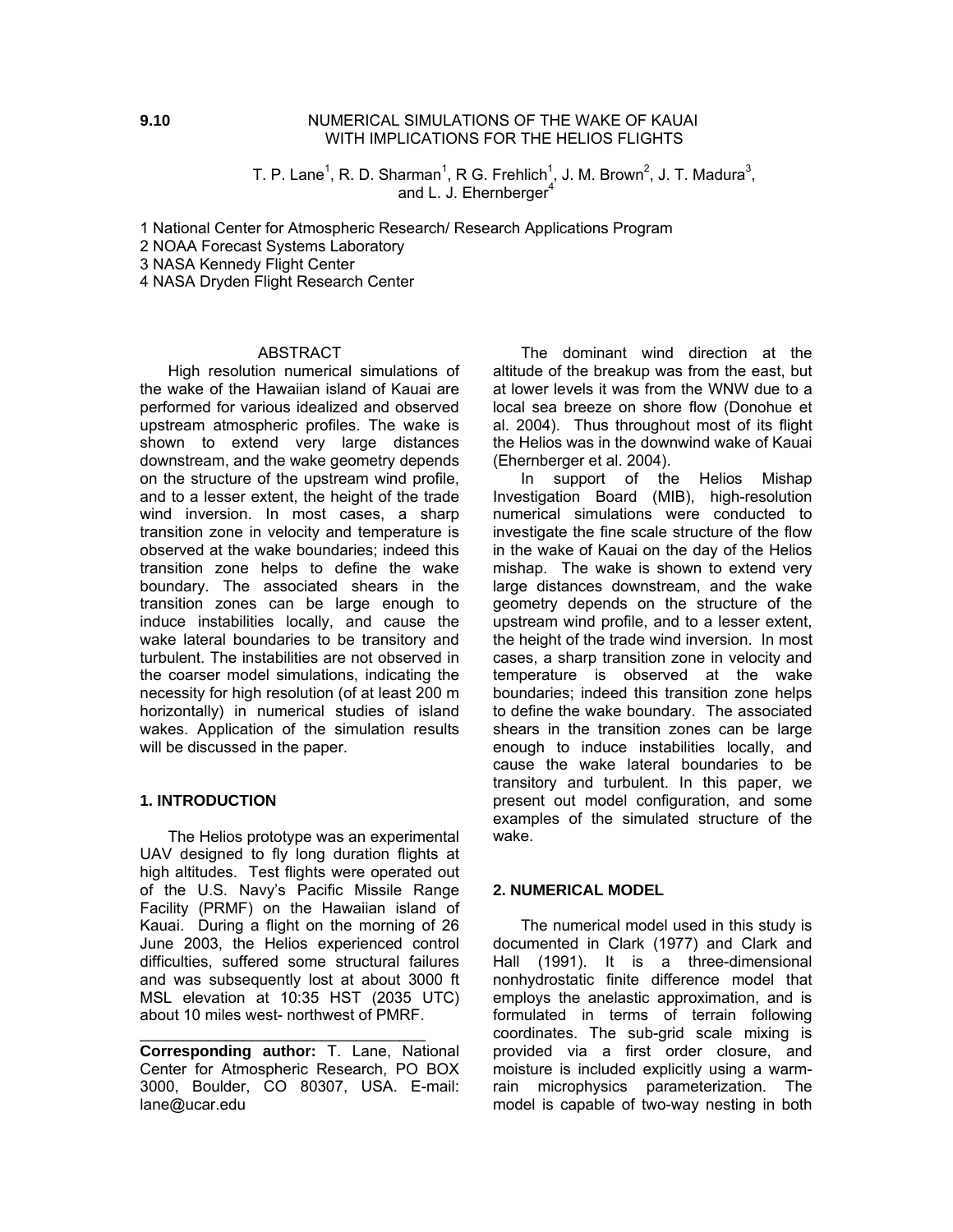the horizontal and vertical. The configuration of the model domains are described in Table 1 and shown in Figure 1.

| )omain | Nx x Ny x Nz                | $\Delta x$ x $\Delta y$ x $\Delta z$ (m) |
|--------|-----------------------------|------------------------------------------|
|        | $90 \times 90 \times 100$   | 6000 x 6000 x 200                        |
| 2      | $100 \times 100 \times 110$ | 3000 x 3000 x 100                        |
| З      | 152 x 128 x 100             | 1000 x 1000 x 100                        |
|        | 152 x 128 x 100             | $500 \times 500 \times 50$               |
| 5      | 152 x 128 x 90              | 167 x 167 x 50                           |

**Table 1**: Dimensions of the 5 domains used in the numerical simulations.

Numerous simulations were performed to investigate the effect of changing upstream conditions such as wind direction, low-level shear, inversion height etc. In this paper, we present only those results from one simulation. Further results will be presented in a future publication, and at the conference.

## **3. SIMULATION RESULTS**

The simulation that is the focus of this paper uses the 1200 UTC 26 June 2003 sounding from Lihue (PHLI) to initialize the model. (This sounding is presented in Fig. 2 in Skew-*T* format.) Lihue is on the south-east  $\cos t$  of Kauai at 21.97 $\mathrm{°N}$ , 159.35 $\mathrm{°W}$ . The sounding features low-level east-northeasterly trade winds of about 6 m/s strength. Above the trade wind inversion  $($   $\sim$  1500 m), the flow eventually reverses to southwesterly. In regions where the terrain height is greater than zero (i.e., not ocean), the surface is heated. The model is integrated for two hours before sunrise (0600 local time), then for four more hours which is equivalent to 1000 local time.

A horizontal cross-section of the wind speed at 1000 local time from Domain 3 ( $\Delta x =$ 1 km) is shown in Figure 3. This figure shows that the wake of Kauai is bounded by two horizontal shear zones. Each shear line is oriented approximately east-west, extends far downstream, and has a wind speed differential of approximately 6 m/s across its width. Eventually, these two shear lines join, defining the downstream extent of the wake. Within the shear line, there exists non-zero sub-grid turbulent kinetic energy, this is due to low Richardson number in those locations. Within the wake, i.e., between the shear lines, the flow is relatively weak, with some westerly flow recirculation with  $\sim$  1-2 m/s speed.

Zonal and meridional cross-sections through Domain 3 (Figs. 4 and 5) show that the wake has a complicated structure in all spatial directions. First, the zonal cross section shows that the northern-most shear line is lower in altitude closer to the island, and increases in altitude downstream. This figure also shows that the low-level recirculating flow is relatively shallow, with the peak in the westerly flow being close to the surface. This westerly flow exists in simulations without surface heating also, but is enhanced by the sea breeze in this simulation.

Figure 5 shows the meridional structure of the shear lines downstream of the island. As altitude is increased, both shear lines tilt towards the north. The northern shear line tilts more to the north than the southern shear line, and is more coherent. The tilt of the shear lines with height was present in numerous of the simulations. Simulations using idealized upstream conditions showed that the tilt of the wake was related to the lowlevel directional shear that is present in the Lihue sounding. The asymmetric topography is also partly responsible for the asymmetry between the northern and southern shear lines. The tilt of the wake also results in strong vertical shear as well as horizontal shear.

The results from Domain 3 ( $\Delta x = 1$  km) presented above show the shear lines to be relatively smooth, and quasi-steady. This is not the case in higher-resolution simulations. Figure 6 shows simulation results from Domain 5 ( $\Delta x$  = 167 m), focusing on the northern shear line. In this high-resolution domain, the wake is no longer smooth and quasi-steady. Rather, the higher resolution has allowed the horizontal and vertical shears to strengthen to the point that they are dynamically unstable. The shear lines therefore break down due to Kelvin-Helmholtz instability, and form turbulent and transient eddies. These turbulent eddies are advected both downstream along the shear line, and into the re-circulating flow within the wake. The instability in the shear lines is not present in any of the coarser domain simulations.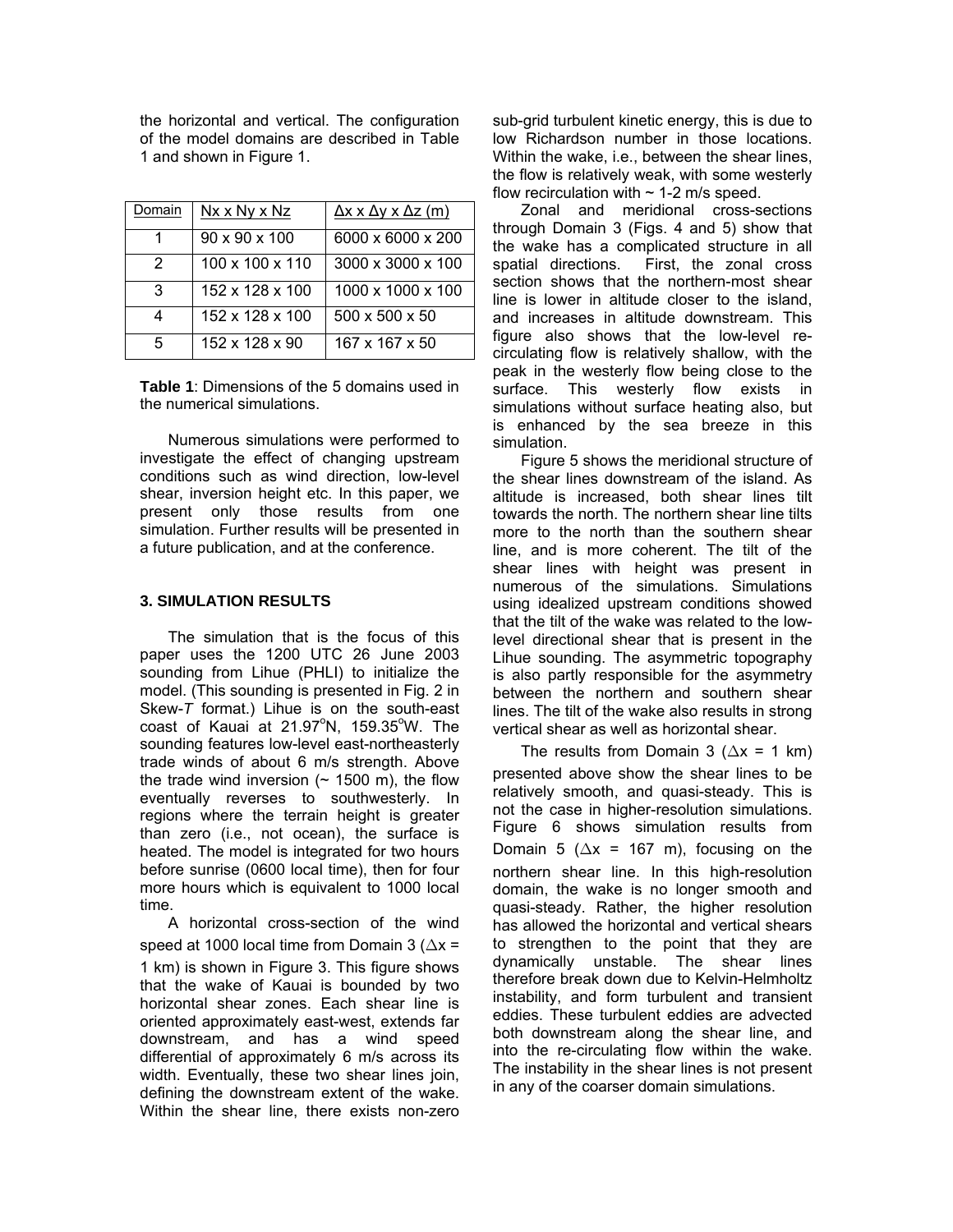# **4. SUMMARY**

The structure of the wake of Kauai has been investigated using numerical simulations. In the simulations the wake is bounded by two shear zones which contain the velocity deficit region of the wake and have a complicated geometric structure. The magnitude of the shear within these zones is sufficient to induce instabilities of the Kelvin-Helmholtz type, and subsequently the shear lines break down into transient eddies. At the conference, the results of other simulations will be presented that highlight the role of the upstream conditions in determining the wake structure, including its geometry and its turbulence.

#### REFERENCES

Clark, T. L., 1977: A small-scale dynamic model using a terrain-following coordinate system. *J. Comput. Phys.,* **24**, 186-215.

Clark, T. L. and W. D. Hall, 1991: Multidomain simulations of the time-dependent Navier-Stokes equations: Benchmark error analysis of some nesting procedures. *J. Comput. Phys*., **92**, 456-481.

Donohue C. L. J. Ehernberger, E. H. Teets, Jr., and R. Sharman: 2004. Low-altitude wind conditions on Helios flight days at Kauai, HI. *Eleventh Conf. on Aviation, Range, and Aerospace Meteorology*, American Meteorological Society, 4-8 Oct., Hyannis, MA.

Ehernberger, L. J., C. Donohue, and E. H. Teets, Jr.: 2004. Upper-air wind conditions experienced on solar powered aircraft flight based at the Pacific Missile Range Test Facility, Kauai HI. *Eleventh Conf. on Aviation, Range, and Aerospace Meteorology*, American Meteorological Society, 4-8 Oct., Hyannis, MA.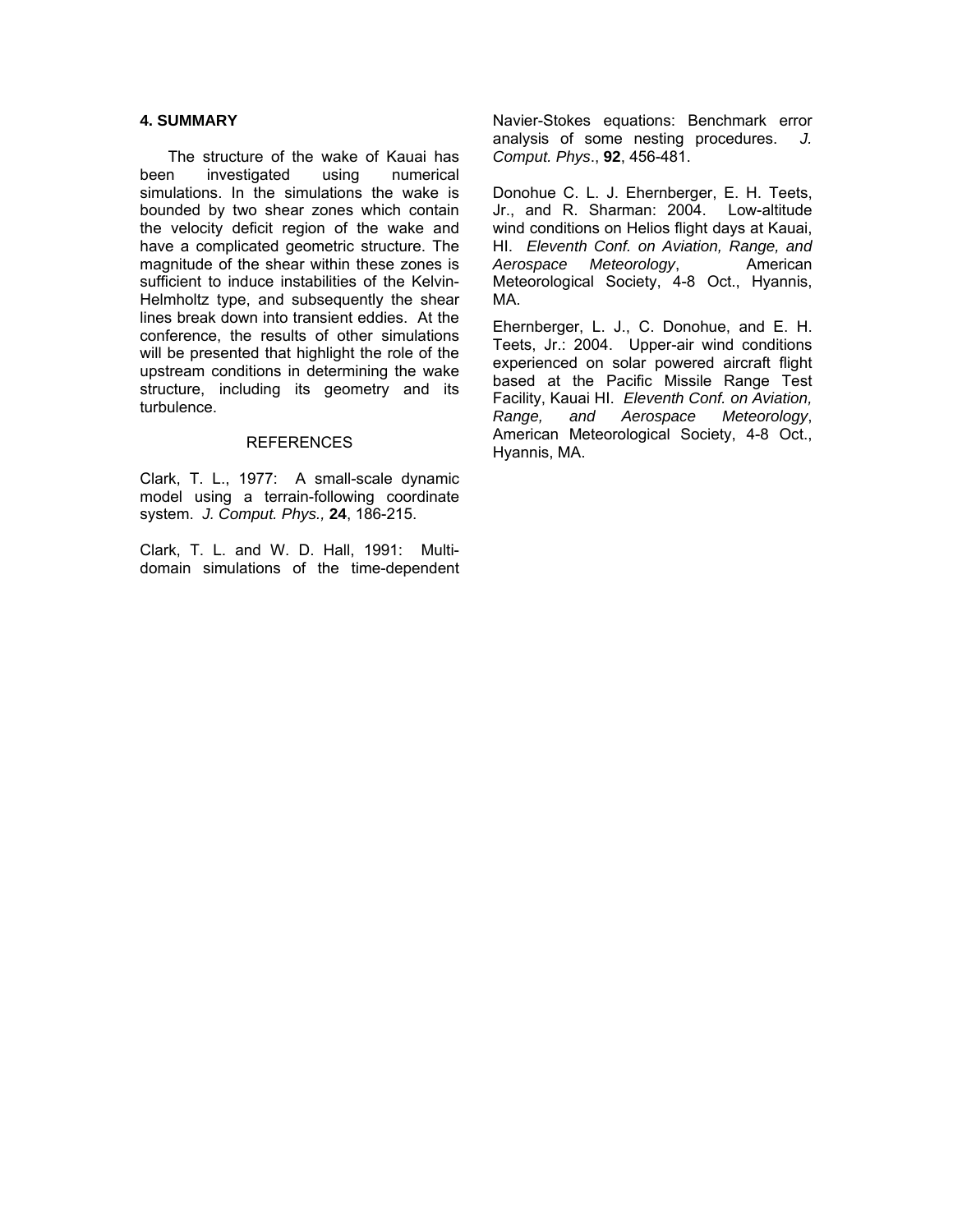

**Figure 1:** Domain configuration for the numerical model. The topography on Domain 3 is shown with 100 m contours, also shown is the outline of Domain 4 ( $\Delta x$ =500 m) and Domain 5 ( $\Delta x$ =167 m).



**Figure 2:** The 1200UTC 26 June 2003 Lihue sounding (Courtesy of University of Wyoming).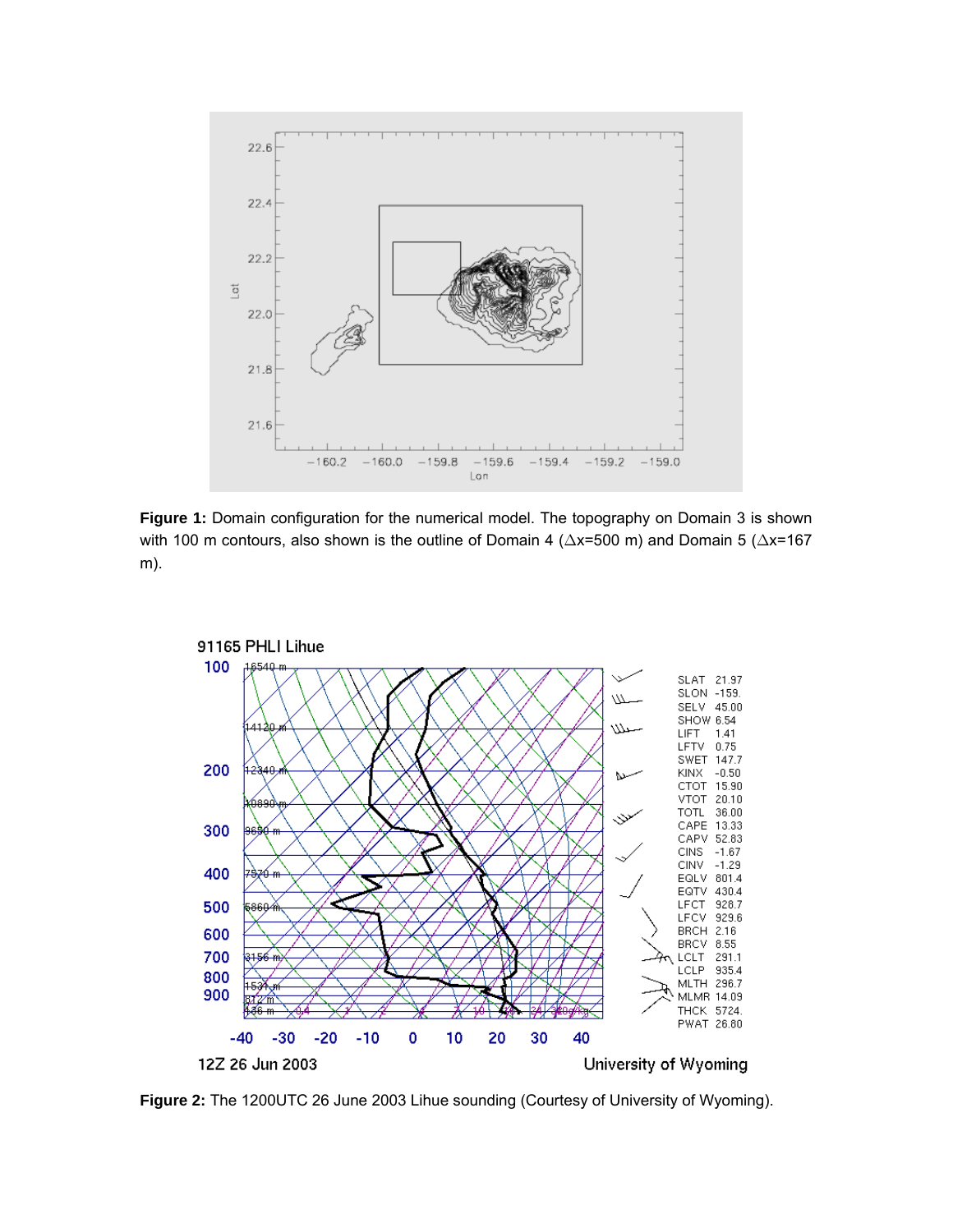

**Figure 3:** Contours of wind speed at 1 km above mean sea level from Domain 3. Contours are at 1 m/s interval. Also shown is sub-grid turbulent kinetic energy (blue shading), and the coastline (thick line).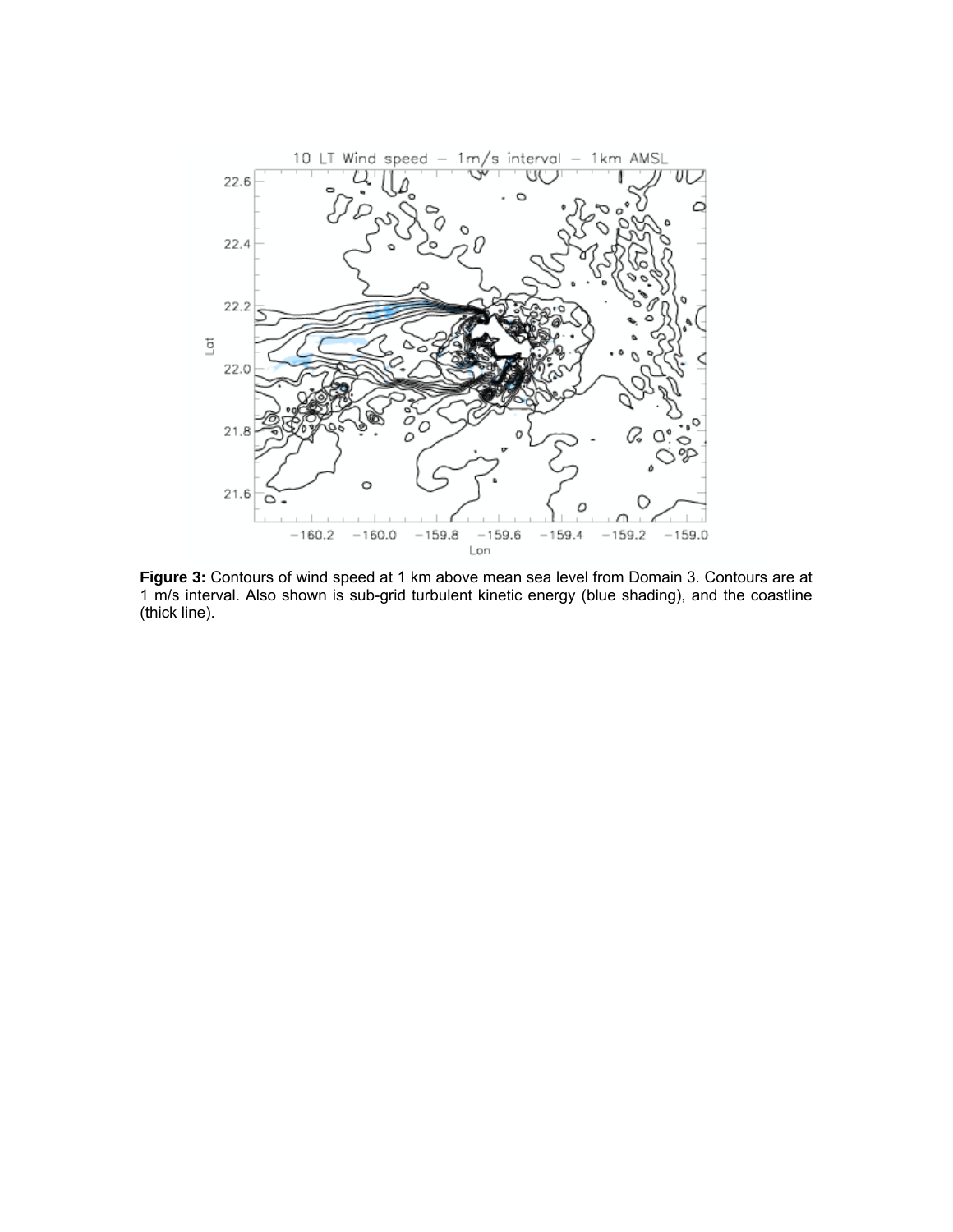

**Figure 4:** Zonal cross-section of wind speed (1 m/s interval) and sub-grid TKE (blue shading). The outline of Kauai is also shown (thick line). The cross-section passes through the northern shear line.